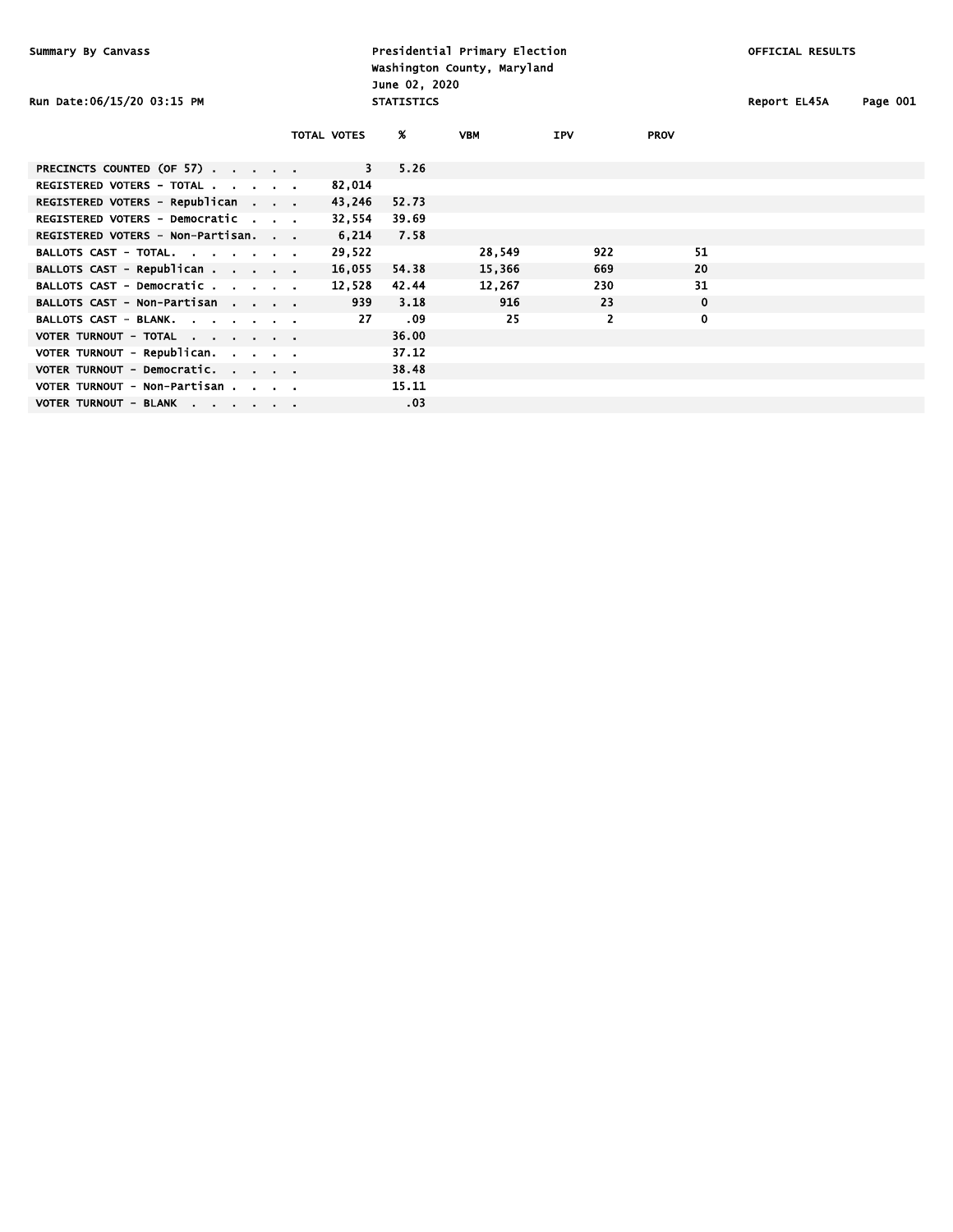| Summary By Canvass<br>Run Date:06/15/20 03:15 PM     |                               |                       | June 02, 2020<br>Republican | Presidential Primary Election<br>Washington County, Maryland |                          |             | OFFICIAL RESULTS<br>Report EL45A | Page 002 |
|------------------------------------------------------|-------------------------------|-----------------------|-----------------------------|--------------------------------------------------------------|--------------------------|-------------|----------------------------------|----------|
|                                                      |                               | TOTAL VOTES           | Ж.                          | <b>VBM</b>                                                   | IPV                      | <b>PROV</b> |                                  |          |
| REP President - 6 Congressional District 6           |                               |                       |                             |                                                              |                          |             |                                  |          |
| (VOTE FOR) 1                                         |                               |                       |                             |                                                              |                          |             |                                  |          |
| Donald J. Trump<br><b>Contract Contract Contract</b> |                               | 14,534                | 92.85                       | 13,872                                                       | 644                      | 18          |                                  |          |
| Bill Weld                                            |                               | 1,120                 | 7.15                        | 1,100                                                        | 18                       | 2           |                                  |          |
| Total                                                | $\sim$ $\sim$                 | 15,654                |                             | 14,972                                                       | 662                      | 20          |                                  |          |
| Over Votes                                           |                               | 5                     |                             | 5                                                            | 0                        | 0           |                                  |          |
| Under Votes                                          | $\mathbf{a}=\mathbf{a}$       | 396                   |                             | 389                                                          | $\overline{\phantom{a}}$ | 0           |                                  |          |
|                                                      |                               |                       |                             |                                                              |                          |             |                                  |          |
| REP Representative in Congress - 6                   |                               |                       |                             |                                                              |                          |             |                                  |          |
| Congressional District 6                             |                               |                       |                             |                                                              |                          |             |                                  |          |
| (VOTE FOR) 1                                         |                               |                       |                             |                                                              |                          |             |                                  |          |
| Kevin T. Caldwell.                                   |                               | 1,978                 | 13.33                       | 1,899                                                        | 73                       | 6           |                                  |          |
| Chris P. Meyyur                                      |                               | 687                   | 4.63                        | 676                                                          | 10                       | 1           |                                  |          |
| Neil C. Parrott                                      |                               | 12,170                | 82.04                       | 11,591                                                       | 567                      | 12          |                                  |          |
| Total                                                |                               | 14,835                |                             | 14,166                                                       | 650                      | 19          |                                  |          |
| Over Votes                                           |                               | 52                    |                             | 52                                                           | $\mathbf 0$              | 0           |                                  |          |
| Under Votes                                          |                               | 1,168                 |                             | 1,148                                                        | 19                       | 1           |                                  |          |
|                                                      |                               |                       |                             |                                                              |                          |             |                                  |          |
|                                                      |                               |                       |                             |                                                              |                          |             |                                  |          |
| REP Judge of the Circuit Court Judicial Circuit 4    |                               |                       |                             |                                                              |                          |             |                                  |          |
| (VOTE FOR) 1                                         |                               |                       |                             |                                                              |                          |             |                                  |          |
| Andrew F. Wilkinson                                  |                               |                       | 12,175 100.00               | 11,623                                                       | 536                      | 16          |                                  |          |
| Total                                                |                               | 12,175<br>$\mathbf 0$ |                             | 11,623<br>$\mathbf 0$                                        | 536<br>$\mathbf 0$       | 16<br>0     |                                  |          |
| Over Votes                                           |                               |                       |                             | 3,743                                                        | 133                      | 4           |                                  |          |
| Under Votes                                          |                               | 3,880                 |                             |                                                              |                          |             |                                  |          |
|                                                      |                               |                       |                             |                                                              |                          |             |                                  |          |
| Republican Delegates - 6 Congressional District 6    |                               |                       |                             |                                                              |                          |             |                                  |          |
| (VOTE FOR) 3                                         |                               |                       |                             |                                                              |                          |             |                                  |          |
| Wendell R. Beitzel                                   |                               | 11,490                | 33.70                       | 10,936                                                       | 539                      | 15          |                                  |          |
| Marie A. Fischer                                     |                               | 11,415                | 33.48                       | 10,859                                                       | 540                      | 16          |                                  |          |
| Joeylynn Hough.                                      | $\alpha = 0.1$                | 11,187                | 32.81                       | 10,657                                                       | 515                      | 15          |                                  |          |
| Total $\ldots$ $\ldots$ $\ldots$                     | $\alpha$ , $\beta$ , $\alpha$ | 34,092                |                             | 32,452                                                       | 1,594                    | 46          |                                  |          |
| Over Votes                                           |                               | 0                     |                             | 0                                                            | 0                        | 0           |                                  |          |
| Under Votes                                          |                               | 14,073                |                             | 13,646                                                       | 413                      | 14          |                                  |          |
|                                                      |                               |                       |                             |                                                              |                          |             |                                  |          |
| Republican Alternates - 6 Congressional District 6   |                               |                       |                             |                                                              |                          |             |                                  |          |
| (VOTE FOR) 3                                         |                               |                       |                             |                                                              |                          |             |                                  |          |
| Barrie S. Ciliberti                                  |                               | 10,741                | 32.61                       | 10,222                                                       | 503                      | 16          |                                  |          |
| Jerry DeWolf                                         |                               | 11,275                | 34.23                       | 10,709                                                       | 551                      | 15          |                                  |          |
| Luanne Ruddell.                                      |                               | 10,925                | 33.17                       | 10,408                                                       | 500                      | 17          |                                  |          |
| Total                                                |                               | 32,941                |                             | 31,339                                                       | 1,554                    | 48          |                                  |          |
| Over Votes                                           |                               | 0                     |                             | $\mathbf 0$                                                  | $\mathbf 0$              | 0           |                                  |          |
| Under Votes                                          |                               | 15,224                |                             | 14,759                                                       | 453                      | 12          |                                  |          |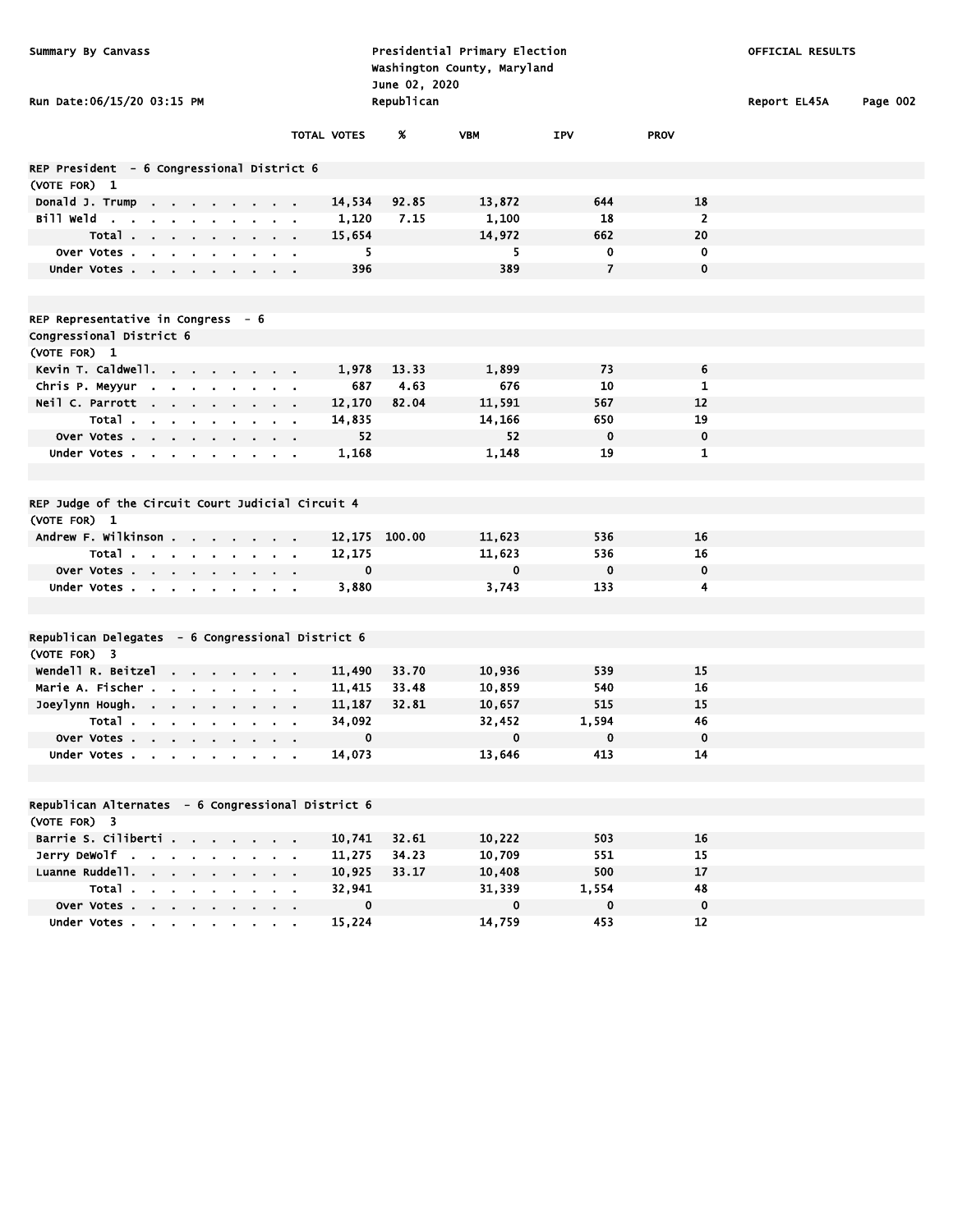| Summary By Canvass                                                                         |                              | June 02, 2020 | Presidential Primary Election<br>Washington County, Maryland |                         |              | OFFICIAL RESULTS |          |
|--------------------------------------------------------------------------------------------|------------------------------|---------------|--------------------------------------------------------------|-------------------------|--------------|------------------|----------|
| Run Date:06/15/20 03:15 PM                                                                 |                              | Democratic    |                                                              |                         |              | Report EL45A     | Page 003 |
|                                                                                            | <b>TOTAL VOTES</b>           | %             | <b>VBM</b>                                                   | <b>IPV</b>              | <b>PROV</b>  |                  |          |
| DEM President - 6 Congressional District 6                                                 |                              |               |                                                              |                         |              |                  |          |
| (VOTE FOR) 1                                                                               |                              |               |                                                              |                         |              |                  |          |
| Michael Bennet.                                                                            |                              | 37<br>.30     | 36                                                           | $\mathbf{1}$            | $\mathbf 0$  |                  |          |
| Joe Biden                                                                                  | 9,357                        | 75.51         | 9,196                                                        | 136                     | 25           |                  |          |
| Michael Bloomberg.<br>$\blacksquare$<br>$\blacksquare$<br>$\blacksquare$                   | $\mathbf{r}$                 | 168<br>1.36   | 165                                                          | 3                       | $\mathbf 0$  |                  |          |
| Cory Booker.<br>$\sim$<br>$\sim 10^{-1}$<br>$\sim$ $\sim$                                  | $\mathbf{r} = \mathbf{r}$    | 25<br>.20     | 25                                                           | 0                       | 0            |                  |          |
| Pete Buttigieg.<br>- 11<br>$\mathbf{r}$                                                    |                              | 160<br>1.29   | 155                                                          | 5                       | $\mathbf 0$  |                  |          |
| Julian Castro.<br>$\overline{a}$                                                           | $\mathbf{r} = \mathbf{r}$    | 7<br>.06      | 6                                                            | 1                       | $\mathbf 0$  |                  |          |
| Tulsi Gabbard<br>$\sim$<br>$\blacksquare$                                                  | $\sim$ $\sim$                | 76<br>.61     | 71                                                           | 5                       | $\mathbf 0$  |                  |          |
| Amy Klobuchar.                                                                             |                              | 119<br>.96    | 115                                                          | $\overline{\mathbf{3}}$ | $\mathbf{1}$ |                  |          |
| Deval Patrick<br>$\mathbf{r}$<br>$\mathbf{a}$ .                                            | $\mathbf{r} = \mathbf{r}$    | 8<br>.06      | 8                                                            | $\mathbf 0$             | $\mathbf 0$  |                  |          |
| Bernie Sanders.<br>$\sim$ $\sim$                                                           | 1,293<br>$\sim 100$          | 10.43         | 1,244                                                        | 45                      | 4            |                  |          |
| Tom Steyer<br>$\sim$                                                                       |                              | 19<br>.15     | 18                                                           | $\mathbf{1}$            | $\mathbf 0$  |                  |          |
| Elizabeth Warren .<br>$\sim$<br>$\overline{\phantom{a}}$                                   | $\mathbf{r} = \mathbf{r}$    | 319<br>2.57   | 316                                                          | $\overline{2}$          | $\mathbf{1}$ |                  |          |
| Marianne Williamson<br>$\mathbf{a} = \mathbf{a} + \mathbf{a}$                              | $\mathbf{r} = \mathbf{r}$    | 20<br>.16     | 20                                                           | $\mathbf 0$             | $\mathbf 0$  |                  |          |
| Andrew Yang.                                                                               | $\sim 100$                   | 100<br>.81    | 96                                                           | 4                       | $\mathbf 0$  |                  |          |
| Uncommitted To Any Presidential Ca                                                         |                              | 5.52<br>684   | 669                                                          | 15                      | $\mathbf 0$  |                  |          |
| Total                                                                                      | 12,392                       |               | 12,140                                                       | 221                     | 31           |                  |          |
| Over Votes                                                                                 |                              | 15            | 14                                                           | $\mathbf{1}$            | $\mathbf 0$  |                  |          |
| Under Votes<br>$\blacksquare$                                                              | $\sim$ $\sim$                | 121           | 113                                                          | 8                       | $\mathbf 0$  |                  |          |
|                                                                                            |                              |               |                                                              |                         |              |                  |          |
|                                                                                            |                              |               |                                                              |                         |              |                  |          |
| DEM Representative in Congress - 6                                                         |                              |               |                                                              |                         |              |                  |          |
| Congressional District 6                                                                   |                              |               |                                                              |                         |              |                  |          |
| (VOTE FOR) 1                                                                               |                              |               |                                                              |                         |              |                  |          |
| Maxwell A. Bero<br>$\mathbf{r}$                                                            | 2,542                        | 23.83         | 2,441                                                        | 92                      | 9            |                  |          |
| David J. Trone.<br>the contract of the con-<br>$\mathbf{r} = \mathbf{r}$<br>$\blacksquare$ | 8,124<br>$\blacksquare$      | 76.17         | 7,990                                                        | 117                     | 17           |                  |          |
| Total.<br>$\sim$<br>$\sim$                                                                 | 10,666                       |               | 10,431                                                       | 209                     | 26           |                  |          |
| Over Votes<br>$\mathbf{r}$ .<br>$\bullet$                                                  |                              | 3             | 3                                                            | $\mathbf 0$             | $\mathbf 0$  |                  |          |
| Under Votes                                                                                | 1,859                        |               | 1,833                                                        | 21                      | 5            |                  |          |
|                                                                                            |                              |               |                                                              |                         |              |                  |          |
|                                                                                            |                              |               |                                                              |                         |              |                  |          |
| DEM Judge of the Circuit Court Judicial Circuit 4                                          |                              |               |                                                              |                         |              |                  |          |
| (VOTE FOR) 1                                                                               |                              |               |                                                              |                         |              |                  |          |
| Andrew F. Wilkinson                                                                        | 8,389<br>$\sim$ $\sim$       | 100.00        | 8,201                                                        | 172                     | 16           |                  |          |
| Total                                                                                      | 8,389<br>$\sim 10$ m $^{-1}$ |               | 8,201                                                        | 172                     | 16           |                  |          |
| <b>Over Votes</b><br>$\mathbf{r}$<br><b>Contract Contract</b><br>$\sim 100$                |                              | 0             | $\mathbf 0$                                                  | 0                       | $\mathbf 0$  |                  |          |
| Under Votes<br>$\sim$<br>$\bullet$                                                         | 4,139<br>$\sim$ 10 $\pm$     |               | 4,066                                                        | 58                      | 15           |                  |          |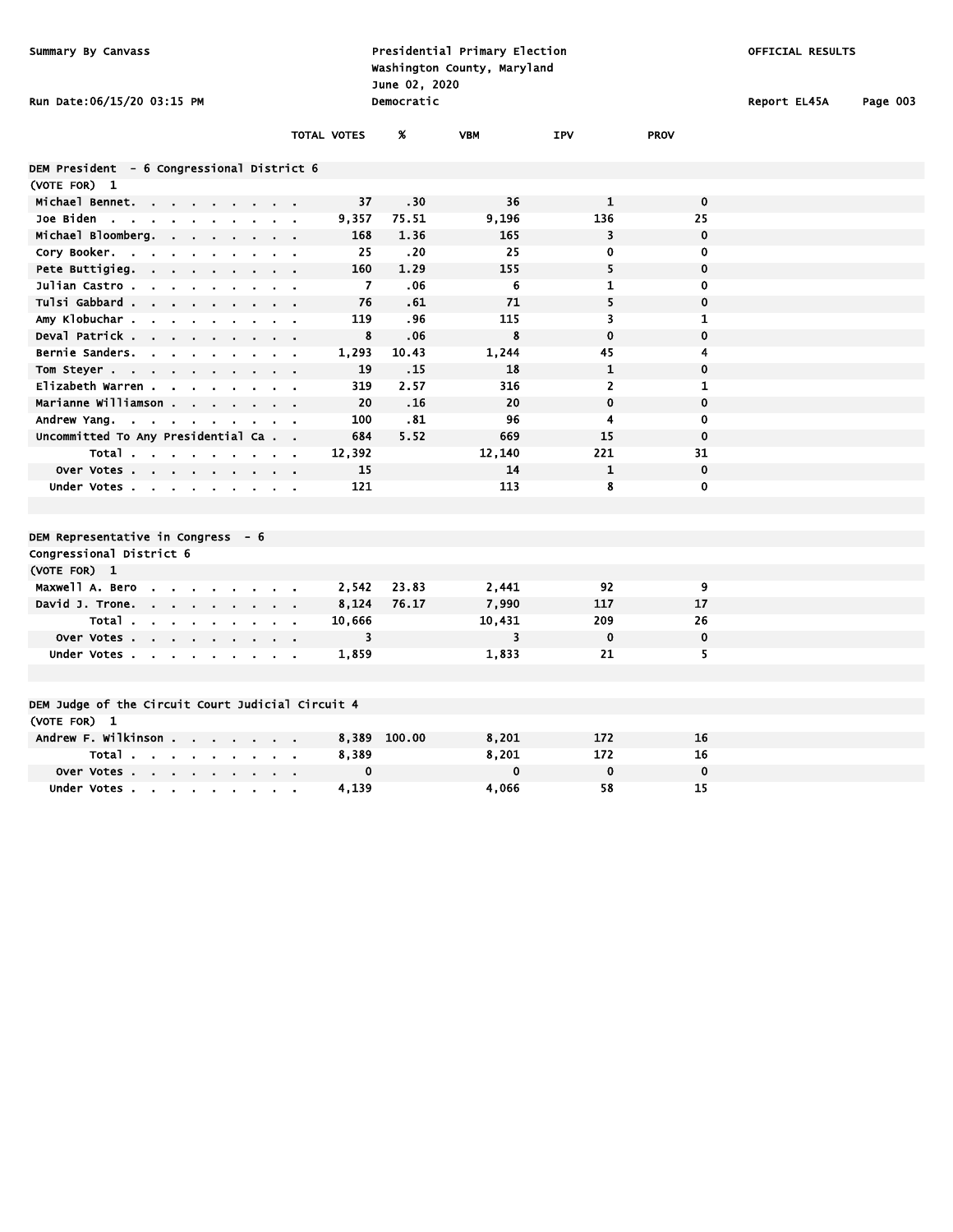| Presidential Primary Election<br>Summary By Canvass<br>Washington County, Maryland<br>June 02, 2020 |                           |                    |            |            |                          |                         | OFFICIAL RESULTS |          |  |  |
|-----------------------------------------------------------------------------------------------------|---------------------------|--------------------|------------|------------|--------------------------|-------------------------|------------------|----------|--|--|
| Run Date:06/15/20 03:15 PM                                                                          |                           |                    | Democratic |            |                          |                         | Report EL45A     | Page 004 |  |  |
|                                                                                                     |                           | <b>TOTAL VOTES</b> | %          | <b>VBM</b> | IPV                      | <b>PROV</b>             |                  |          |  |  |
| DEM Female Delegates - 6 Congressional District 6                                                   |                           |                    |            |            |                          |                         |                  |          |  |  |
| (VOTE FOR) 3                                                                                        |                           |                    |            |            |                          |                         |                  |          |  |  |
| Suzanne Sable Beall                                                                                 |                           | 387                | 1.17       | 373        | 11                       | 3                       |                  |          |  |  |
| Mary Bierman                                                                                        | $\sim 100$                | 406                | 1.23       | 390        | 14                       | 2                       |                  |          |  |  |
| Ismatu F. Daramy                                                                                    |                           | 280                | .85        | 266        | 11                       | 3                       |                  |          |  |  |
| Sophie Ehrlich. .<br>$\sim$                                                                         |                           | 731                | 2.22       | 716        | 11                       | 4                       |                  |          |  |  |
| Jessica Fitzwater.                                                                                  | $\sim$ $\sim$             | 818                | 2.48       | 802        | 11                       | 5                       |                  |          |  |  |
| Barbara Goldberg Goldman                                                                            |                           | 7,262              | 22.02      | 7,162      | 88                       | 12                      |                  |          |  |  |
| Elise F. Goldstein                                                                                  |                           | 607                | 1.84       | 594        | 11                       | $\overline{2}$          |                  |          |  |  |
| Maureen D. Grayzeck                                                                                 |                           | 422                | 1.28       | 412        | 10                       | $\mathbf 0$             |                  |          |  |  |
| Aesha Greer                                                                                         |                           | 1,664              | 5.05       | 1,593      | 61                       | 10                      |                  |          |  |  |
| Martha L. Kahn.                                                                                     | $\sim$ $\sim$             | 289                | .88        | 278        | 11                       | $\bf{0}$                |                  |          |  |  |
| Nancy J. King.                                                                                      |                           | 7,183              | 21.79      | 7,070      | 99                       | 14                      |                  |          |  |  |
| Maria Lane                                                                                          |                           | 447                | 1.36       | 436        | 9                        | $\overline{2}$          |                  |          |  |  |
| Angela R. Lowry                                                                                     |                           | 1,602              | 4.86       | 1,537      | 58                       | $\overline{7}$          |                  |          |  |  |
| Mary Ellen Mitchell                                                                                 |                           | 425                | 1.29       | 417        | 7                        | $\mathbf{1}$            |                  |          |  |  |
| Adrienne Oleck.                                                                                     |                           | 137                | .42        | 128        | 9                        | $\mathbf 0$             |                  |          |  |  |
| Arlene Proebsting.<br>$\mathbf{r} = \mathbf{r}$                                                     | $\alpha = 0.1$            | 173                | .52        | 171        | $\overline{2}$           | $\mathbf 0$             |                  |          |  |  |
| Lily Qi $\cdots$ $\cdots$ $\cdots$                                                                  |                           | 413                | 1.25       | 402        | 9                        | $\overline{\mathbf{2}}$ |                  |          |  |  |
| Elizabeth S. Stiefvater.                                                                            |                           | 237                | .72        | 230        | 6                        | 1                       |                  |          |  |  |
| Tarolyn C. Thrasher                                                                                 |                           | 313                | .95        | 305        | $\overline{\phantom{a}}$ | $\mathbf{1}$            |                  |          |  |  |
| Venattia W. Vann                                                                                    | $\mathbf{a} = \mathbf{a}$ | 419                | 1.27       | 410        | 7                        | $\overline{2}$          |                  |          |  |  |
| Linda Wagner                                                                                        |                           | 1,572              | 4.77       | 1,511      | 54                       | $\overline{7}$          |                  |          |  |  |
| Myrna Whitworth .<br>$\sim$                                                                         |                           | 235                | .71        | 231        | 4                        | 0                       |                  |          |  |  |
| Karen Lewis Young.                                                                                  |                           | 6,950              | 21.08      | 6,854      | 86                       | 10                      |                  |          |  |  |
| Total                                                                                               |                           | 32,972             |            | 32,288     | 596                      | 88                      |                  |          |  |  |
| Over Votes                                                                                          |                           | 426                |            | 426        | $\mathbf 0$              | 0                       |                  |          |  |  |
| Under Votes                                                                                         |                           | 4,186              |            | 4,087      | 94                       | 5                       |                  |          |  |  |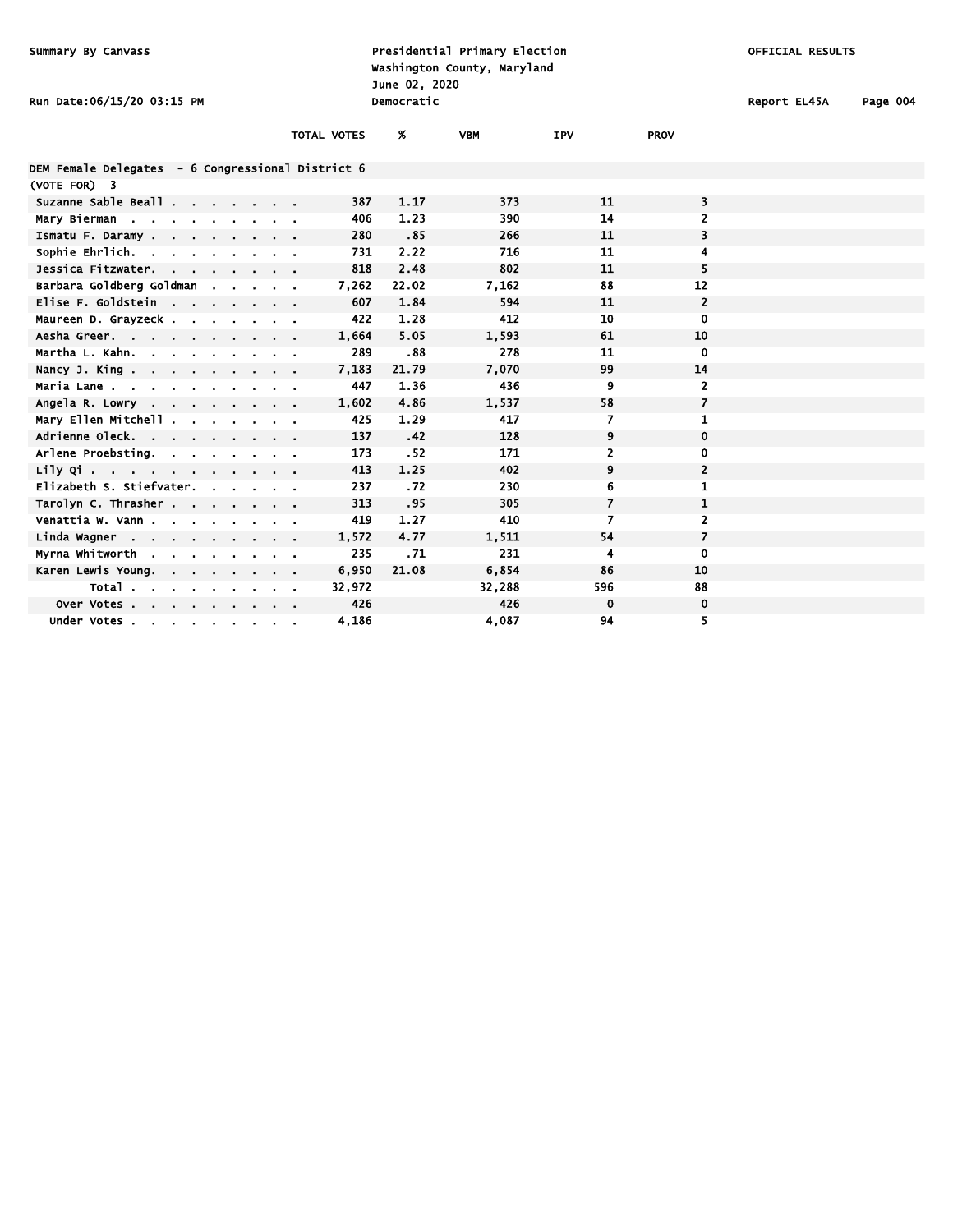| Presidential Primary Election<br>Summary By Canvass<br>Washington County, Maryland<br>June 02, 2020 |                           |                |        |                                            |                    |             |            | OFFICIAL RESULTS        |                  |              |          |
|-----------------------------------------------------------------------------------------------------|---------------------------|----------------|--------|--------------------------------------------|--------------------|-------------|------------|-------------------------|------------------|--------------|----------|
| <b>Run Date:06/15/20 03:15 PM</b>                                                                   |                           |                |        |                                            |                    | Democratic  |            |                         |                  | Report EL45A | Page 005 |
|                                                                                                     |                           |                |        |                                            | <b>TOTAL VOTES</b> | X           | <b>VBM</b> | IPV                     | <b>PROV</b>      |              |          |
| DEM Male Delegates - 6 Congressional District 6                                                     |                           |                |        |                                            |                    |             |            |                         |                  |              |          |
| (VOTE FOR) 4                                                                                        |                           |                |        |                                            |                    |             |            |                         |                  |              |          |
| Gabriel Acevero                                                                                     |                           |                |        |                                            | 1,783              | 4.20        | 1,708      | 66                      | 9                |              |          |
| David A. Anderson.                                                                                  |                           |                |        |                                            | 220<br>327         | .52         | 213<br>314 | $\overline{7}$<br>13    | 0<br>$\mathbf 0$ |              |          |
| Mumin A. Barre.<br>Bobby Bartlett.<br>$\sim$                                                        |                           |                |        |                                            |                    | .77<br>3.80 | 1,544      | 61                      | $\overline{7}$   |              |          |
| $\sim$<br>$\mathbf{r}$<br>Ronald A. Beattie.                                                        | $\bullet$                 |                |        | $\mathbf{a} = \mathbf{a} \cdot \mathbf{a}$ | 1,612<br>127       | .30         | 126        | $\mathbf 1$             | $\mathbf 0$      |              |          |
| Joseph Brecker.<br>$\sim$                                                                           |                           | $\mathbf{r}$   |        |                                            | 7,189              | 16.94       | 7,072      | 105                     | 12               |              |          |
| Christopher DeVore                                                                                  | $\mathbf{r}$              |                |        | $\mathbf{r} = \mathbf{r} \cdot \mathbf{r}$ | 606                | 1.43        | 592        | 10                      | 4                |              |          |
| Andrew Duck.<br>$\sim$                                                                              |                           |                |        | $\mathbf{a} = \mathbf{a} \cdot \mathbf{a}$ | 878                | 2.07        | 861        | 11                      | 6                |              |          |
| Brian Gaither .                                                                                     |                           |                |        | $\mathbf{r} = \mathbf{r}$                  | 456                | 1.07        | 446        | 5                       | 5                |              |          |
| Jerry S. Garson<br>$\mathbf{r}$                                                                     |                           |                |        | $\mathbf{r} = \mathbf{r}$                  | 472                | 1.11        | 460        | 12                      | $\bf{0}$         |              |          |
| Brian K. Grim .<br>$\mathbf{r} = \mathbf{r}$                                                        |                           |                |        | $\sim$ $\sim$                              | 458                | 1.08        | 448        | 8                       | $\overline{2}$   |              |          |
| Raef Haggag.<br>$\sim$ 10 $\sim$<br>$\sim$<br>$\mathbf{r}$<br>۰.                                    |                           |                |        | $\alpha = 0.1$                             | 1,510              | 3.56        | 1,449      | 52                      | 9                |              |          |
| Jason Ray Hutchison .<br>$\blacksquare$                                                             | a.                        |                |        |                                            | 258                | .61         | 255        | 3                       | $\pmb{0}$        |              |          |
| Csanad Petru Ignat<br>$\sim$<br>$\ddot{\phantom{a}}$                                                |                           |                |        | $\sim$ 100 $\pm$                           | 155                | .37         | 144        | 10                      | $\mathbf{1}$     |              |          |
| Nickolas A. Jackson .<br>$\sim$                                                                     | $\mathbf{r} = \mathbf{r}$ |                |        | $\sim$ $\sim$                              | 237                | .56         | 232        | 5                       | $\mathbf 0$      |              |          |
| Daniel Jacoby .                                                                                     |                           |                |        |                                            | 476                | 1.12        | 468        | 6                       | $\overline{2}$   |              |          |
| Mark Jafari.<br>$\sim$ 100 $\mu$<br>$\mathbf{a} = \mathbf{a} \cdot \mathbf{a}$<br>$\sim$            |                           |                |        | $\mathbf{r} = \mathbf{r} \cdot \mathbf{r}$ | 294                | .69         | 289        | $\overline{\mathbf{4}}$ | $\mathbf{1}$     |              |          |
| Roy D. Jaquez.                                                                                      |                           |                |        | $\overline{\phantom{a}}$                   | 158                | .37         | 150        | 8                       | $\overline{0}$   |              |          |
| Larry Kasecamp.<br>$\mathbf{r}$<br>$\blacksquare$<br>$\blacksquare$                                 |                           |                |        | $\mathbf{r} = \mathbf{r}$                  | 6,711              | 15.81       | 6,610      | 90                      | 11               |              |          |
| Barry Kissin                                                                                        | $\mathbf{r}$              | $\blacksquare$ |        | $\mathbf{r} = \mathbf{r}$                  | 154                | .36         | 145        | 9                       | $\mathbf 0$      |              |          |
| Jason A. Malott<br>$\sim$<br>$\overline{a}$<br>$\bullet$                                            | $\blacksquare$            |                |        | $\bullet$                                  | 925                | 2.18        | 913        | 12                      | $\mathbf 0$      |              |          |
| Manuel Martinez Salgado.                                                                            | $\mathbf{r}$              | $\blacksquare$ | $\sim$ | $\sim 100$                                 | 442                | 1.04        | 434        | 6                       | $\overline{2}$   |              |          |
| Joseph Merchlinsky<br>$\sim$ $\sim$                                                                 |                           |                |        | $\sim$ $\sim$                              | 159                | .37         | 155        | 3                       | $\mathbf{1}$     |              |          |
| Jim Michaels<br>$\sim$ $\sim$<br>$\sim$<br>$\mathbf{r}$                                             | $\mathbf{r}$              |                |        | $\mathbf{r} = \mathbf{r}$                  | 250                | .59         | 246        | 4                       | $\mathbf 0$      |              |          |
| Kirill Reznik<br>$\cdot$                                                                            |                           |                |        |                                            | 339                | .80         | 332        | 5                       | $\overline{2}$   |              |          |
| Devang Shah.<br>$\sim$<br>$\mathbf{r}$<br>$\sim$<br>$\blacksquare$                                  |                           |                |        | $\mathbf{r} = \mathbf{r}$                  | 6,374              | 15.02       | 6,287      | 76                      | 11               |              |          |
| Thomas G. Slater.<br>$\sim$                                                                         |                           |                |        | $\mathbf{r} = \mathbf{r}$                  | 6,690              | 15.76       | 6,597      | 82                      | 11               |              |          |
| Benjamin Smith.<br>$\mathbf{r}$<br>$\mathbf{r}$                                                     |                           |                |        | $\mathbf{r} = \mathbf{r} \cdot \mathbf{r}$ | 193                | .45         | 190        | $\overline{2}$          | $\mathbf{1}$     |              |          |
| Nicholas L. Smith.<br>$\sim$<br>$\mathbf{r}$                                                        | $\mathbf{r}$ .            | $\blacksquare$ |        | $\sim$<br>$\bullet$                        | 65                 | .15         | 64         | $\mathbf{1}$            | $\mathbf 0$      |              |          |
| William P. Spencer, II .                                                                            |                           | $\blacksquare$ |        | $\sim$ $\sim$                              | 151                | - 36        | 149        | $\overline{2}$          | $\bf{0}$         |              |          |
| Jayson L. Spiegel.<br>$\epsilon$                                                                    | $\mathbf{r}$              | $\blacksquare$ |        | $\mathbf{r} = \mathbf{r}$                  | 218                | .51         | 214        | $\overline{4}$          | $\pmb{0}$        |              |          |
| Vaughn Stewart.                                                                                     |                           |                |        | $\alpha$                                   | 1,507              | 3.55        | 1,450      | 49                      | 8                |              |          |
| Philip Sunshine<br><b>Contract Contract</b><br>$\cdot$                                              | $\bullet$ .               |                |        | $\sim$ $\sim$                              | 326                | .77         | 319        | 6                       | $\mathbf{1}$     |              |          |
| James Vaccaro .                                                                                     |                           |                |        |                                            | 136                | .32         | 133        | 3                       | 0                |              |          |
| Mudit Verma.<br>$\sim 10^{-11}$<br>$\sim$<br>$\mathbf{r}$                                           |                           |                |        | $\mathbf{r} = \mathbf{r}$                  | 151                | $-36$       | 146        | $\overline{4}$          | $\mathbf 1$      |              |          |
| Camber A. Vincent.<br>$\mathbf{r}$                                                                  | $\sim$                    | $\bullet$      |        | $\mathbf{r} = \mathbf{r}$                  | 440                | 1.04        | 428        | 10                      | $\overline{2}$   |              |          |
| Total .                                                                                             | ×.                        |                |        | $\bullet$                                  | 42,447             |             | 41,583     | 755                     | 109              |              |          |
| Over Votes                                                                                          | $\sim$                    | $\bullet$      |        | $\mathbf{r} = \mathbf{r}$                  | 392                |             | 392        | 0                       | $\mathbf 0$      |              |          |
| Under Votes .<br>$\mathbf{r}$ .                                                                     |                           |                |        |                                            | 7,273              |             | 7,093      | 165                     | 15               |              |          |